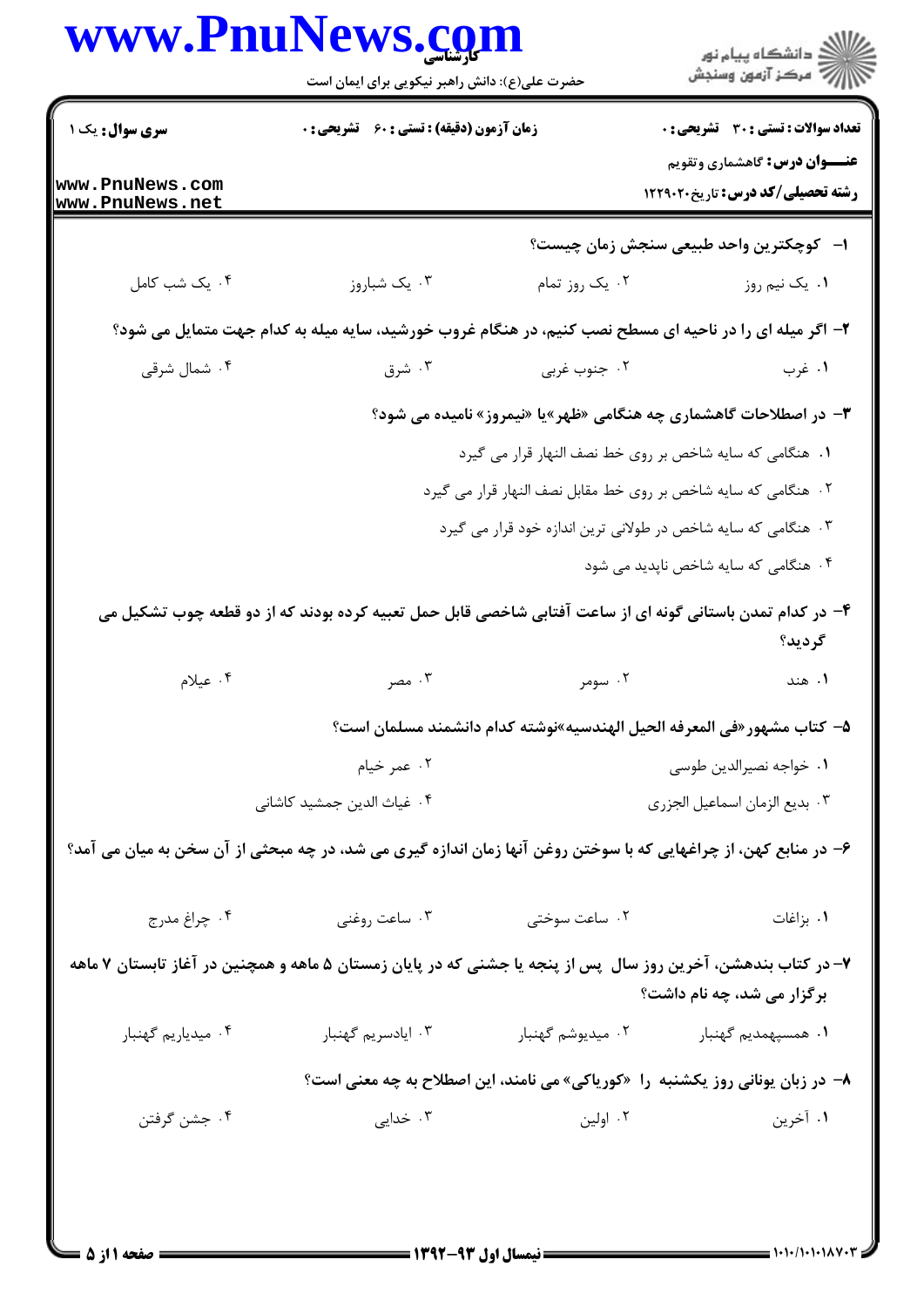|                                    | www.PnulNews.com<br>حضرت علی(ع): دانش راهبر نیکویی برای ایمان است                                                      |                                                                                   | ڪ دانشڪاه پيام نور<br>ر∕ آرمون وسنڊش                                          |
|------------------------------------|------------------------------------------------------------------------------------------------------------------------|-----------------------------------------------------------------------------------|-------------------------------------------------------------------------------|
| سری سوال: ۱ یک                     | <b>زمان آزمون (دقیقه) : تستی : 60 ٪ تشریحی : 0</b>                                                                     |                                                                                   | تعداد سوالات : تستي : 30 ٪ تشريحي : 0<br><b>عنـــوان درس:</b> گاهشماری وتقویم |
| www.PnuNews.com<br>www.PnuNews.net |                                                                                                                        |                                                                                   | <b>رشته تحصیلی/کد درس:</b> تاریخ۲۲۹۰۲۰                                        |
|                                    | ۹- از اسامی روزهای هفته نزد اعراب(در دوره قبل و بعد از اسلام) چنین بر می آید که آنها هفته را با چه روزی آغاز می کردند؟ |                                                                                   |                                                                               |
| ۰۴ دوشنبه                          | ۰۳ یکشنبه                                                                                                              | ۲. شنبه                                                                           | ۱. جمعه                                                                       |
|                                    | +۱- به استناد سنگنبشته کشف شده در خوزستان که مربوط به ۱۳۷۵ سال پیش از میلاد مسیح است، خوزیان هر ماه را با چه           |                                                                                   | واژه ای مشخص می کردند؟                                                        |
| ۰۴ ایارو                           | ۰۳ شاباتو                                                                                                              | ۰۲ آدارو                                                                          | ۰۱ ايتو                                                                       |
|                                    |                                                                                                                        |                                                                                   | 11- سال تقویم اشکانی از چه زمانی آغاز می شد؟                                  |
|                                    | ۰۲ از هنگام اعتدال پاییزی                                                                                              |                                                                                   | ۰۱ از هنگام انقلاب زمستانی                                                    |
|                                    | ۰۴ از هنگام انقلاب تابستانی                                                                                            |                                                                                   | ۰۳ از هنگام اعتدال بهاری                                                      |
|                                    | ۱۲- ساسانیان کدام تقویم را برای امور آیینی و مراسم سنتی مربوط به نیایش ها به کار می بردند؟                             |                                                                                   |                                                                               |
| ۰۴ تقویم کهن خوزی                  | ۰۳ تقویم اسکندری                                                                                                       | ۰۲ وهیگگیگ                                                                        | ۰۱ اشمردیگ                                                                    |
|                                    |                                                                                                                        | ۱۳- در گاه شماری و تقویم کدام تعریف زیر به معنای«سمره کردن» است؟                  |                                                                               |
|                                    | ۰۱ تبدیل حاصل بسط یک تقویم به روز و ماه و سال و روز هفته، با ترکیب حروف اول کلمات سال و ماه و روز و هفته               |                                                                                   |                                                                               |
|                                    | ۰۲ تشخیص و محاسبه مختصات هر سال از یک تقویم شامل روز هفته روز اول سال، عادی یا مکبوس بودن سال                          |                                                                                   |                                                                               |
|                                    |                                                                                                                        | ۰۳ بسط دادن یک تقویم به معنی محاسبه تعداد شباروزهایی است که از تقویم سپری شده است |                                                                               |
|                                    |                                                                                                                        | ۰۴ بیرون نویس کردن مابه ازاء حاصل یک عمل یا یک مورد از یک جدول                    |                                                                               |
|                                    | <b>۱۴</b> - بنا بر روایات نام اسکندر که «تقویم اسکندری» به وی منسوب است، به چه عنوانی مشهور است؟                       |                                                                                   |                                                                               |
| ۰۴ ویرانگر                         | ۰۳ گجسته                                                                                                               | ۰۲ مقدونی                                                                         | ۰۱ رومی                                                                       |
|                                    |                                                                                                                        | <b>۱۵</b> - تقویم مشهور به میلادی در دوره ی چه تاسیس شده است؟                     |                                                                               |
| ۰۴ جوليوس سزار                     | ۰۳ اسکندر مقدونی                                                                                                       |                                                                                   | ۰۱ پاپ گریگوار سیزدهم مسلم ۲۰ آگوستوس                                         |
|                                    |                                                                                                                        | ۱۶– کدام گزینه در مورد انتساب تقویم یزدگردی صحیح است؟                             |                                                                               |
|                                    | ۰۲ این نام به یزد گرد سوم ساسانی منسوب است                                                                             |                                                                                   | ۰۱ این نام به یزدگرد اول ساسانی منسوب است                                     |
|                                    | ۰۴ این نام به دانشمندی به همین نام منسوب است                                                                           |                                                                                   | ۰۳ این نام به معنی و مفهوم «الهی» است                                         |
|                                    |                                                                                                                        | <b>۱۷- روز مبدا و یا روز آغازین هفته تقویم یزدگردی چه روزی بوده است؟</b>          |                                                                               |
| ۰۴ سه شنبه                         | ۰۳ دوشنبه                                                                                                              | ۰۲ یکشنبه                                                                         | ۰۱ شنبه                                                                       |
| = صفحه 2 از 5                      |                                                                                                                        | ــــــــــــ نیمسال اول ۹۳-۱۳۹۲ ــــ                                              | ▅▅▅ ۱・۱・/۱・۱・۱۸۷・۳                                                            |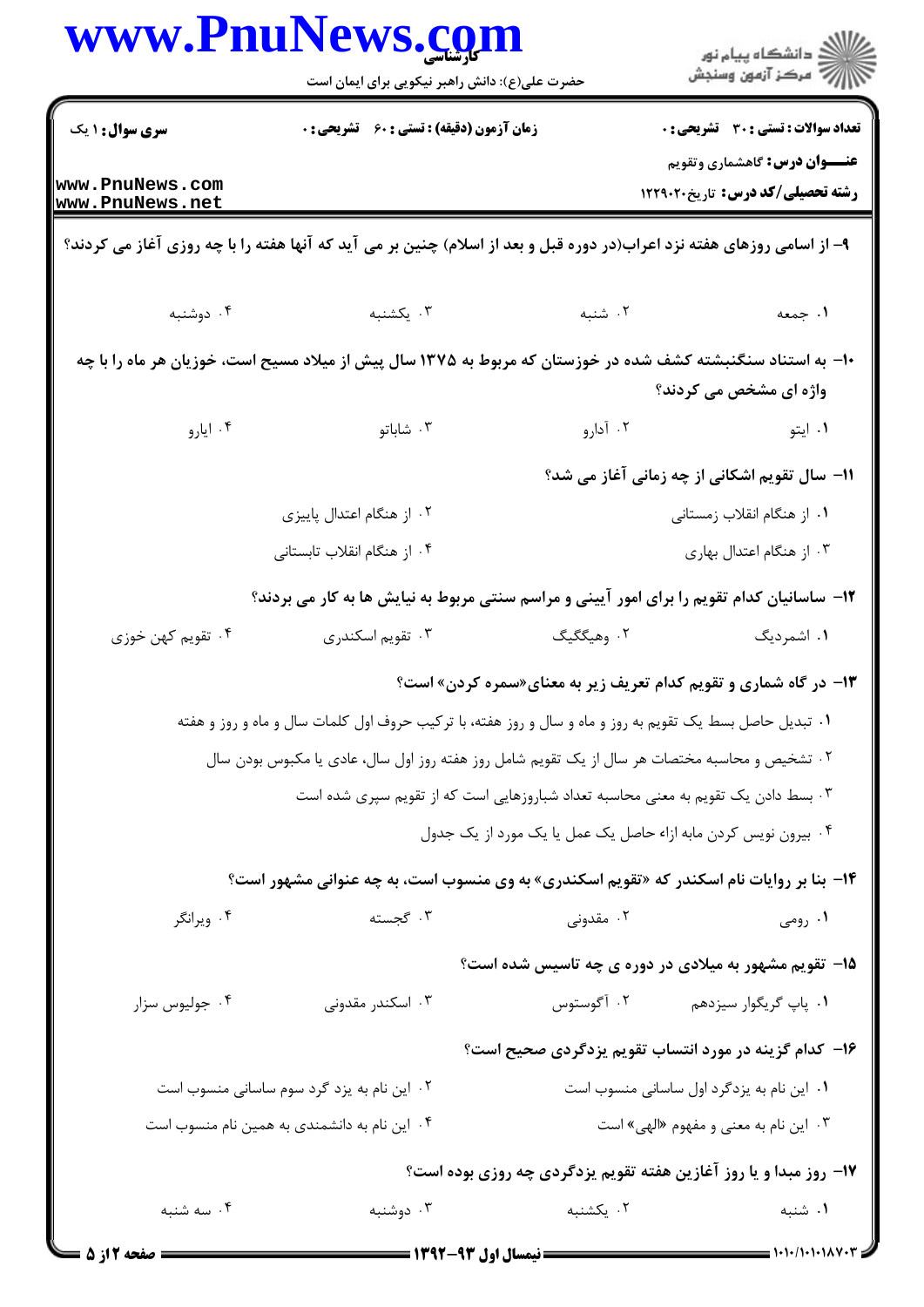| www.PnuNews.com                       | حضرت علی(ع): دانش راهبر نیکویی برای ایمان است      |                                                           | ڪ دانشڪاه پيام نور<br>پ <sup>ر</sup> مرڪز آزمون وسنڊش                                                                                   |
|---------------------------------------|----------------------------------------------------|-----------------------------------------------------------|-----------------------------------------------------------------------------------------------------------------------------------------|
| <b>سری سوال :</b> ۱ یک                | <b>زمان آزمون (دقیقه) : تستی : 60 ٪ تشریحی : 0</b> |                                                           | <b>تعداد سوالات : تستی : 30 ٪ تشریحی : 0</b>                                                                                            |
| www.PnuNews.com<br>www.PnuNews.net    |                                                    |                                                           | <b>عنـــوان درس:</b> گاهشماری وتقویم<br>رشته تحصیلی/کد درس: تاریخ۲۲۹۰۲۰                                                                 |
|                                       |                                                    |                                                           | ۱۸- در تقویم محلی کردان در ایران، بهار کردان از چه زمانی آغاز می شود؟                                                                   |
| ۰۴ پایان ماه نخست                     | ۰۳ ابتدای ماه نخست                                 | ۰۲ پایان ماه دوازدهم                                      | ۰۱ ابتدای ماه دوازدهم                                                                                                                   |
|                                       |                                                    |                                                           | ۱۹– کدام یک از محققان ایران معاصر برای نخستین بار در ماهنامه کاوه پیشنهاد کرد تا تقویم اعتدالی در ایران برقرار شود؟                     |
| ۰۴ محمد کیوانپور                      | ۰۳ ابوالقاسم مراغه ای                              | ۰۲ سید حسن تقی زاده                                       | ٠١. فروغ حكمت                                                                                                                           |
|                                       |                                                    |                                                           | ۲۰–اشکال عمده پیشنهاد ابراهیم پور داود برای تعیین فتح نینوا توسط هوخشتره  در سال ۶۱۲ قبل از میلاد به عنوان مبدا<br>تاریخ ایران، چه بود؟ |
|                                       | ۰۲ بی اهمیت بودن فتح نینوا در تاریخ ایران          |                                                           | ٠١ دقيق نبودن تاريخ فتح نينوا توسط هوخشتره                                                                                              |
| ۰۴ فراموش شدن پادشاهان پیش از هوخشتره |                                                    |                                                           | ۰۳ وابسته بودن آن به یک تقویم مسیحی                                                                                                     |
|                                       |                                                    |                                                           | <b>۲۱</b> - کدام گزینه در مورد تقویم صیادی در ایران صحیح است؟                                                                           |
|                                       |                                                    |                                                           | ٠١ اين تقويم داراي دو فصل بود                                                                                                           |
|                                       |                                                    |                                                           | ۰۲ این تقویم مخصوص ساکنان سواحل دریای خزر بود                                                                                           |
|                                       |                                                    | ۰۳ این تقویم بر اساس تقویم اعتدالی اندرگاهی استخراج می شد |                                                                                                                                         |
|                                       |                                                    |                                                           | ۰۴ در این تقویم روز پنجه مطابق با نخستین روز تقویم بود                                                                                  |
|                                       |                                                    |                                                           | ۲۲- تقویم زراعی در کدام بخش از مناطق ایران مورد استفاده قرار می گیرد؟                                                                   |
|                                       | ۰۲ گیلان                                           |                                                           | ۰۱ خراسان                                                                                                                               |
|                                       | ۰۴ سواحل درياي مازندران                            |                                                           | ۰۳ سواحل خليج فارس                                                                                                                      |
|                                       |                                                    |                                                           | <b>۲۳</b> - تقویم گیلانی یا دیلمی بیشتر در میان کدام بخش از جامعه گیلان رایج است؟                                                       |
| ۰۴ اقلیت های مذهبی                    | ۰۳ کشتی رانان                                      | ۰۲ دامداران                                               | ۰۱ کشاورزان                                                                                                                             |
|                                       |                                                    |                                                           | <b>۲۴</b> - در تقویم صبی های خوزستان، روز ششم از ماه نخست هر سال به چه نامی خوانده می شود؟                                              |
| ۰۴ بهرام ربا                          | ۰۳ نوروز زط                                        | ۰۲ نوروزربا                                               | ۰۱ دهوربا                                                                                                                               |
|                                       |                                                    |                                                           |                                                                                                                                         |
|                                       |                                                    |                                                           |                                                                                                                                         |
|                                       |                                                    |                                                           |                                                                                                                                         |
|                                       |                                                    |                                                           |                                                                                                                                         |
|                                       |                                                    |                                                           |                                                                                                                                         |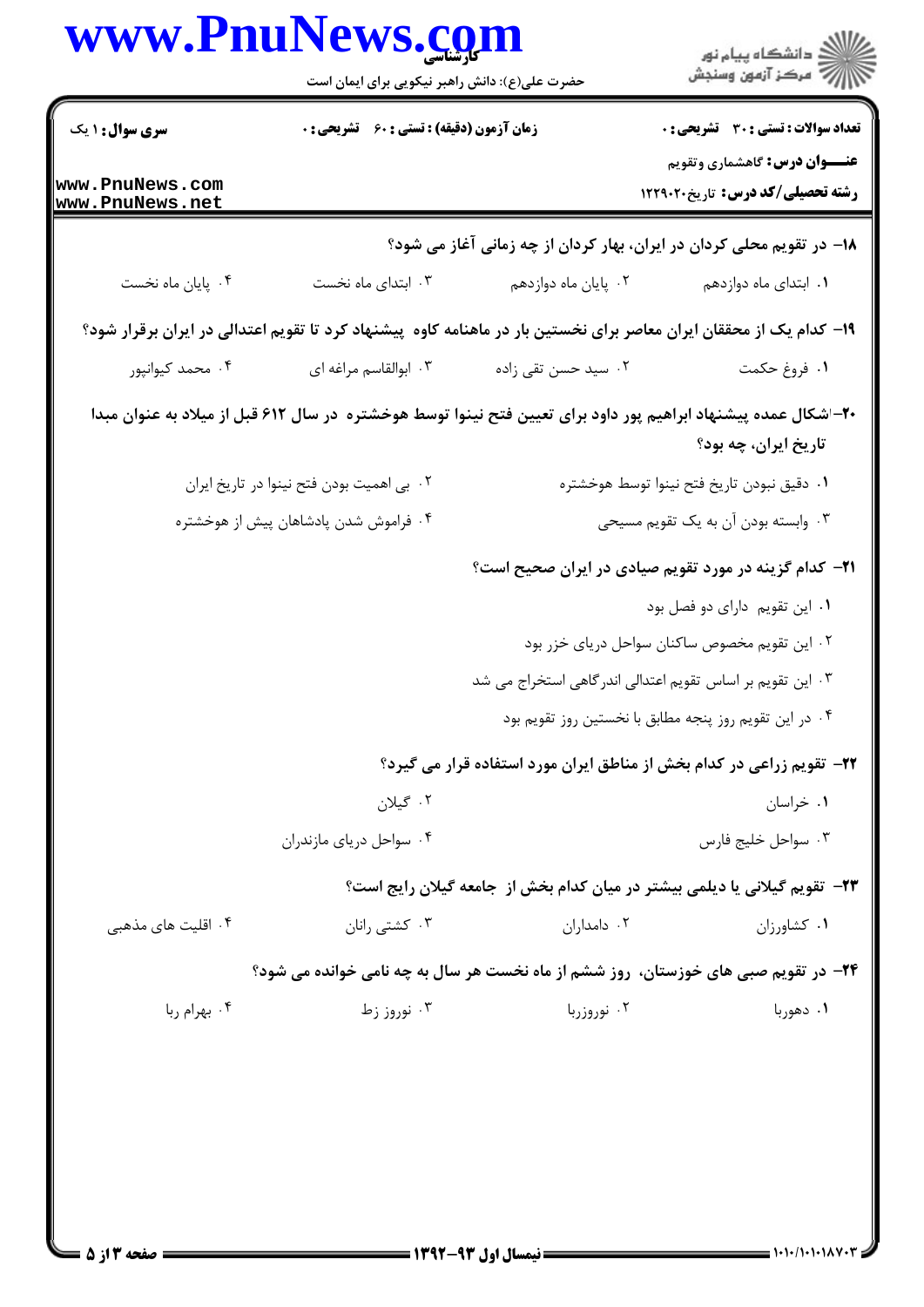

## كارشناسي **[www.PnuNews.com](http://www.PnuNews.com)**

تعداد سوالات : تستي تشريحي زمان آزمون (دقيقه) : تستي تشريحي سري سوال & % (: )(: ( '(: : :

حضرت علي(ع): دانش راهبر نيكويي براي ايمان است

**عنـــوان درس:** گاهشماري وتقويم

**رشته تحصیلی/کد درس:** تاریخ۲۲۹۰۲۰

**[www.PnuNews.com](http://pnunews.com) [www.PnuNews.net](http://pnunews.net)**

|        |                                                                          |               | $-\mathbf{Y}\Delta$ |
|--------|--------------------------------------------------------------------------|---------------|---------------------|
|        | اسب                                                                      |               |                     |
|        | گوسفند                                                                   |               |                     |
|        | ميمون                                                                    |               |                     |
|        | مرغ                                                                      | ۴             |                     |
|        | سگ                                                                       | ۵             |                     |
|        | خوک                                                                      | ۶             |                     |
|        | موش                                                                      |               |                     |
|        | گاو                                                                      |               |                     |
|        | يلنگ                                                                     |               |                     |
|        | خرگوش                                                                    | ۱۰            |                     |
|        | نهنگ                                                                     | $\mathcal{V}$ |                     |
|        | مار                                                                      | $(+)$         |                     |
|        | با توجه به جدول زیر مشخص نمایید سال ۱۳۶۱ با کدام سال حیوانی مطابقت دارد؟ |               |                     |
| ۰۴ مار | ۰۳ نهنگ<br>۰۲ اسب                                                        | ۰۱ سگ         |                     |

۲۶– با توجه به وندیداد اقوام ایرانی در زیستگاه نخستین خود ، چند ماه از سال سرما(زمستان) و چند ماه از سال هوا نسبتاً گرم (تابستان) بود؟

> =BH
> 3 - =BH 3i =BH 3h -۰۹ ماه تابستان و عماه زمستان Million و مستان استان بازی از این کشور استان استان استان استان استان استان استان<br>استان استان استان استان استان استان استان استان استان استان استان استان استان استان استان استان استان استان اس =BH
> 3 jk - =BH 3 =BH
> 3 -=BH 3 jk . .

**7۷**- نمونه پیشرفته و مدرن ساعتهای آفتابی شاخصی که در محوطه ی موزه ی علوم شهر ریچموند است توسط چه کسی طراحي شده است؟

۰۴ هر تسفلد ۰۳ مراد اورنگ B'%- LF X# % . . . .

۲۸− عقب ماندگی تقویم ژولین از تقویم اعتدالی در دوره کدام پاپ اصلاح گردید؟

 / =-% / TB % 1#;/ %0 \$ BN1 %0 \$ % . . . .

**۲۹** - ایرانیان اورمزد یا مشتری را در میان هفت کوکب (سیاره ای )به چه عنوانی لقب داده اند؟

۱. بهرام مسلم ۲. برجیس مسلم ۲. ناهید مسلم ۲. تیر ۴. تا ۴. تر ٠١. بهرام